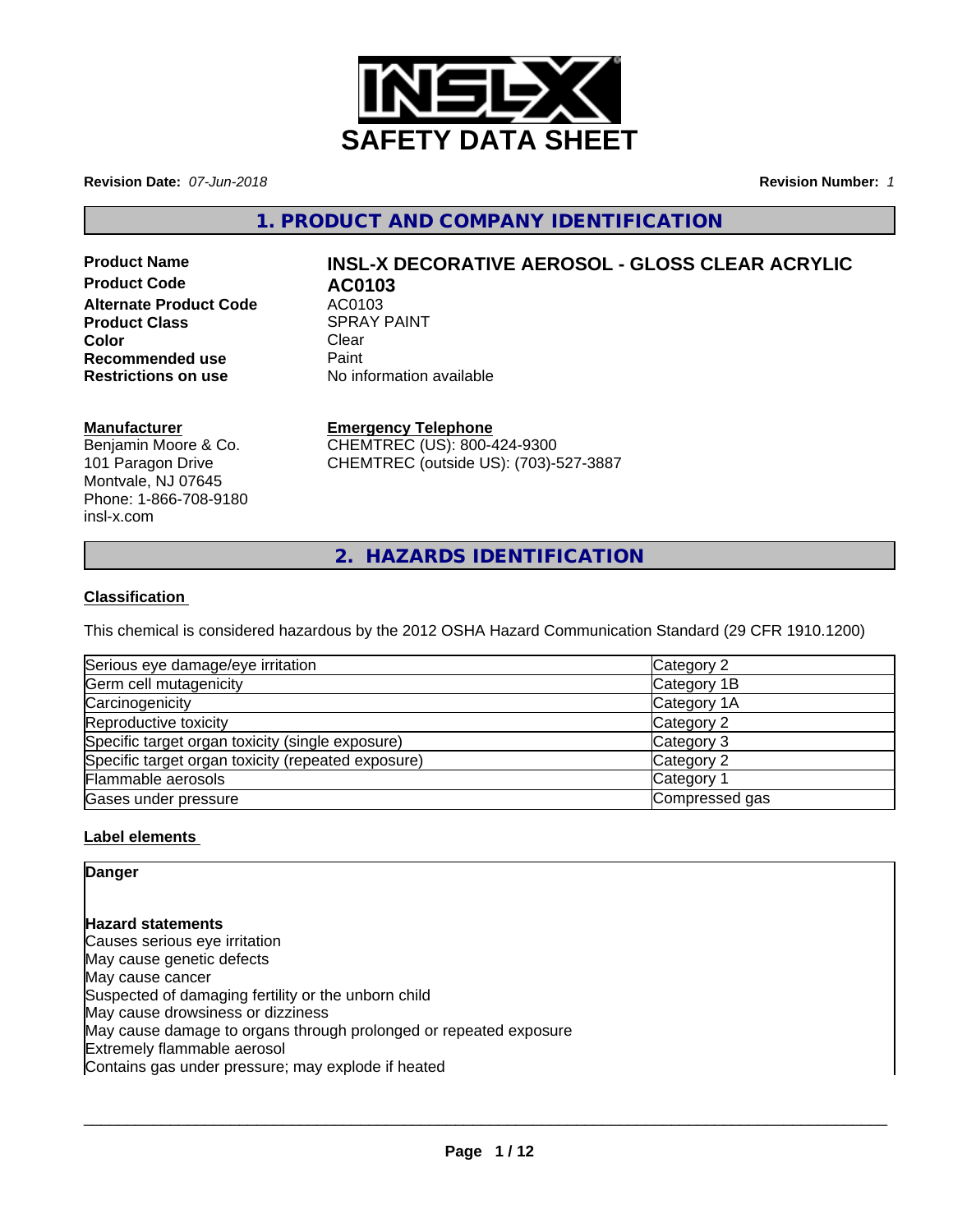## \_\_\_\_\_\_\_\_\_\_\_\_\_\_\_\_\_\_\_\_\_\_\_\_\_\_\_\_\_\_\_\_\_\_\_\_\_\_\_\_\_\_\_\_\_\_\_\_\_\_\_\_\_\_\_\_\_\_\_\_\_\_\_\_\_\_\_\_\_\_\_\_\_\_\_\_\_\_\_\_\_\_\_\_\_\_\_\_\_\_\_\_\_ AC0103 - **INSL-X DECORATIVE AEROSOL - GLOSS CLEAR ACRYLIC**



#### **Precautionary Statements - Prevention**

Obtain special instructions before use Do not handle until all safety precautions have been read and understood Use personal protective equipment as required Wash face, hands and any exposed skin thoroughly after handling Wear eye/face protection Do not breathe dust/fume/gas/mist/vapors/spray Use only outdoors or in a well-ventilated area Keep away from heat, hot surfaces, sparks, open flames and other ignition sources. No smoking Do not spray on an open flame or other ignition source Pressurized container: Do not pierce or burn, even after use

#### **Precautionary Statements - Response**

IF exposed or concerned: Get medical advice/attention **Eyes** IF IN EYES: Rinse cautiously with water for several minutes. Remove contact lenses, if present and easy to do. Continue rinsing If eye irritation persists: Get medical advice/attention **Inhalation** IF INHALED: Remove victim to fresh air and keep at rest in a position comfortable for breathing

#### **Precautionary Statements - Storage**

Store locked up Store in a well-ventilated place. Keep container tightly closed Protect from sunlight. Do not expose to temperatures exceeding 50 °C/122 °F Protect from sunlight

#### **Precautionary Statements - Disposal**

Dispose of contents/container to an approved waste disposal plant

#### **Hazards not otherwise classified (HNOC)**

Not applicable

#### **Other information**

No information available

| Chamica.<br>name | <b>CAS No.</b> | $\mathbf{a}$<br>    |
|------------------|----------------|---------------------|
| Acetone          | $67 - 64 - 1$  | $\sim$ $\sim$<br>ັບ |
| Propane          | 74-98-6        | $\sim$ $-$<br>້     |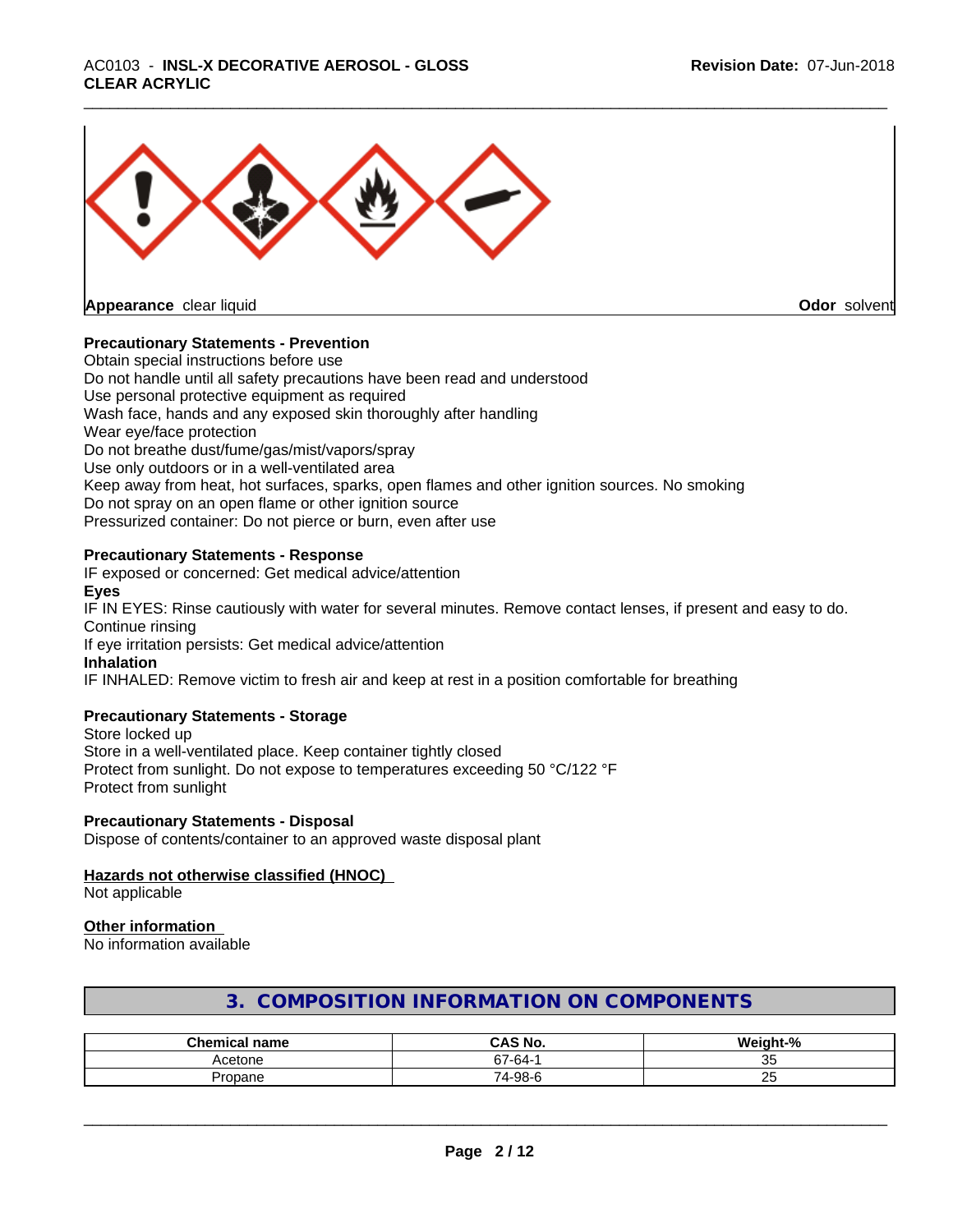#### \_\_\_\_\_\_\_\_\_\_\_\_\_\_\_\_\_\_\_\_\_\_\_\_\_\_\_\_\_\_\_\_\_\_\_\_\_\_\_\_\_\_\_\_\_\_\_\_\_\_\_\_\_\_\_\_\_\_\_\_\_\_\_\_\_\_\_\_\_\_\_\_\_\_\_\_\_\_\_\_\_\_\_\_\_\_\_\_\_\_\_\_\_ AC0103 - **INSL-X DECORATIVE AEROSOL - GLOSS CLEAR ACRYLIC**

| n-Butyl acetate  | 123-86-4       | ıэ  |
|------------------|----------------|-----|
| <b>Butane</b>    | 106-97-8       |     |
| Isobutyl acetate | $110 - 19 - 0$ | ιu  |
| Toluene          | 108-88-3       |     |
| Xylene           | 1330-20-7      |     |
| Ethyl benzene    | $100 - 41 - 4$ | 0.5 |

## **4. FIRST AID MEASURES**

#### **Description of first aid measures**

| <b>General Advice</b>                            | If symptoms persist, call a physician. Show this safety data sheet to the doctor in<br>attendance.                                                                                               |
|--------------------------------------------------|--------------------------------------------------------------------------------------------------------------------------------------------------------------------------------------------------|
| <b>Eye Contact</b>                               | Immediately flush with plenty of water. After initial flushing, remove any contact<br>lenses and continue flushing for at least 15 minutes. If eye irritation persists,<br>consult a specialist. |
| <b>Skin Contact</b>                              | Wash off immediately with soap and plenty of water removing all contaminated<br>clothes and shoes. If skin irritation persists, call a physician.                                                |
| <b>Inhalation</b>                                | Move to fresh air. If symptoms persist, call a physician.<br>If not breathing, give artificial respiration. Call a physician immediately.                                                        |
| Ingestion                                        | Clean mouth with water and afterwards drink plenty of water. Do not induce<br>vomiting without medical advice. Never give anything by mouth to an unconscious<br>person. Consult a physician.    |
| <b>Protection Of First-Aiders</b>                | Use personal protective equipment.                                                                                                                                                               |
| <b>Most Important</b><br><b>Symptoms/Effects</b> | No information available.                                                                                                                                                                        |
| <b>Notes To Physician</b>                        | Treat symptomatically.                                                                                                                                                                           |

## **5. FIRE-FIGHTING MEASURES**

| <b>Flammable Properties</b>                                            | Vapors may travel considerable distance to a source of<br>ignition and flash back. Vapors may cause flash fire.                                        |
|------------------------------------------------------------------------|--------------------------------------------------------------------------------------------------------------------------------------------------------|
| <b>Suitable Extinguishing Media</b>                                    | Foam, dry powder or water. Use extinguishing measures<br>that are appropriate to local circumstances and the<br>surrounding environment.               |
| <b>Protective Equipment And Precautions For</b><br><b>Firefighters</b> | As in any fire, wear self-contained breathing apparatus<br>pressure-demand, MSHA/NIOSH (approved or equivalent)<br>and full protective gear.           |
| <b>Hazardous combustion products</b>                                   | Burning may result in carbon dioxide, carbon monoxide<br>and other combustion products of varying composition<br>which may be toxic and/or irritating. |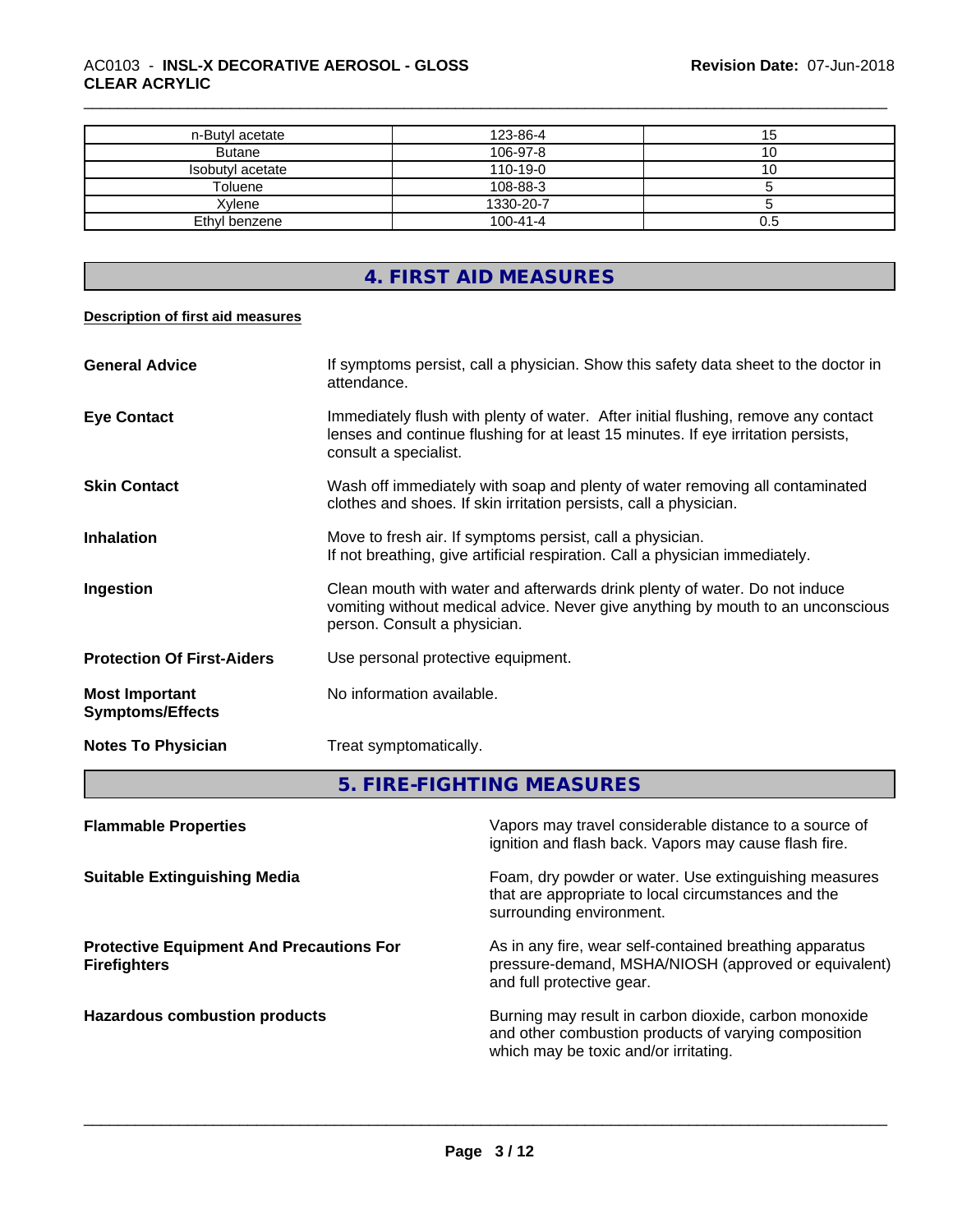| <b>Specific Hazards Arising From The Chemical</b>                                                                     |                 | Flammable. Flash back possible over considerable<br>distance. Keep product and empty container away from<br>heat and sources of ignition. Closed containers may<br>rupture if exposed to fire or extreme heat. Thermal<br>decomposition can lead to release of irritating gases and<br>vapors. |  |                                |  |
|-----------------------------------------------------------------------------------------------------------------------|-----------------|------------------------------------------------------------------------------------------------------------------------------------------------------------------------------------------------------------------------------------------------------------------------------------------------|--|--------------------------------|--|
| <b>Sensitivity To Mechanical Impact</b>                                                                               |                 | No                                                                                                                                                                                                                                                                                             |  |                                |  |
| <b>Sensitivity To Static Discharge</b>                                                                                |                 | Yes                                                                                                                                                                                                                                                                                            |  |                                |  |
| <b>Flash Point Data</b><br>Flash Point (°F)<br>Flash Point (°C)<br><b>Method</b><br><b>Flammability Limits In Air</b> |                 | $-139$<br>-95<br><b>PMCC</b>                                                                                                                                                                                                                                                                   |  |                                |  |
| Lower flammability limit:<br><b>Upper flammability limit:</b>                                                         |                 | Not available<br>Not available                                                                                                                                                                                                                                                                 |  |                                |  |
| <b>NFPA</b><br>Health: 2                                                                                              | Flammability: 4 | <b>Instability: 0</b>                                                                                                                                                                                                                                                                          |  | <b>Special: Not Applicable</b> |  |
| <b>NFPA Legend</b><br>0 - Not Hazardous<br>$\lambda$ $\Omega$ $\Omega$ $\Omega$ $\Omega$                              |                 |                                                                                                                                                                                                                                                                                                |  |                                |  |

#### 1 - Slightly

- 2 Moderate
- 3 High
- 4 Severe

*The ratings assigned are only suggested ratings, the contractor/employer has ultimate responsibilities for NFPA ratings where this system is used.*

*Additional information regarding the NFPA rating system is available from the National Fire Protection Agency (NFPA) at www.nfpa.org.*

## **6. ACCIDENTAL RELEASE MEASURES**

| <b>Personal Precautions</b>      | Remove all sources of ignition. Take precautions to prevent flashback. Ground<br>and bond all containers and handling equipment. Take precautionary measures<br>against static discharges. Ensure adequate ventilation. Avoid contact with skin,<br>eyes and clothing. Use personal protective equipment.  |
|----------------------------------|------------------------------------------------------------------------------------------------------------------------------------------------------------------------------------------------------------------------------------------------------------------------------------------------------------|
| <b>Other Information</b>         | Prevent further leakage or spillage if safe to do so. Do not allow material to<br>contaminate ground water system. Prevent product from entering drains. Do not<br>flush into surface water or sanitary sewer system. Local authorities should be<br>advised if significant spillages cannot be contained. |
| <b>Environmental precautions</b> | See Section 12 for additional Ecological Information.                                                                                                                                                                                                                                                      |
| <b>Methods for Cleaning Up</b>   | Dam up. Soak up with inert absorbent material. Use a non-sparking or explosion<br>proof means to transfer material to a sealed, appropriate container for disposal.<br>Clean contaminated surface thoroughly.                                                                                              |

## **7. HANDLING AND STORAGE**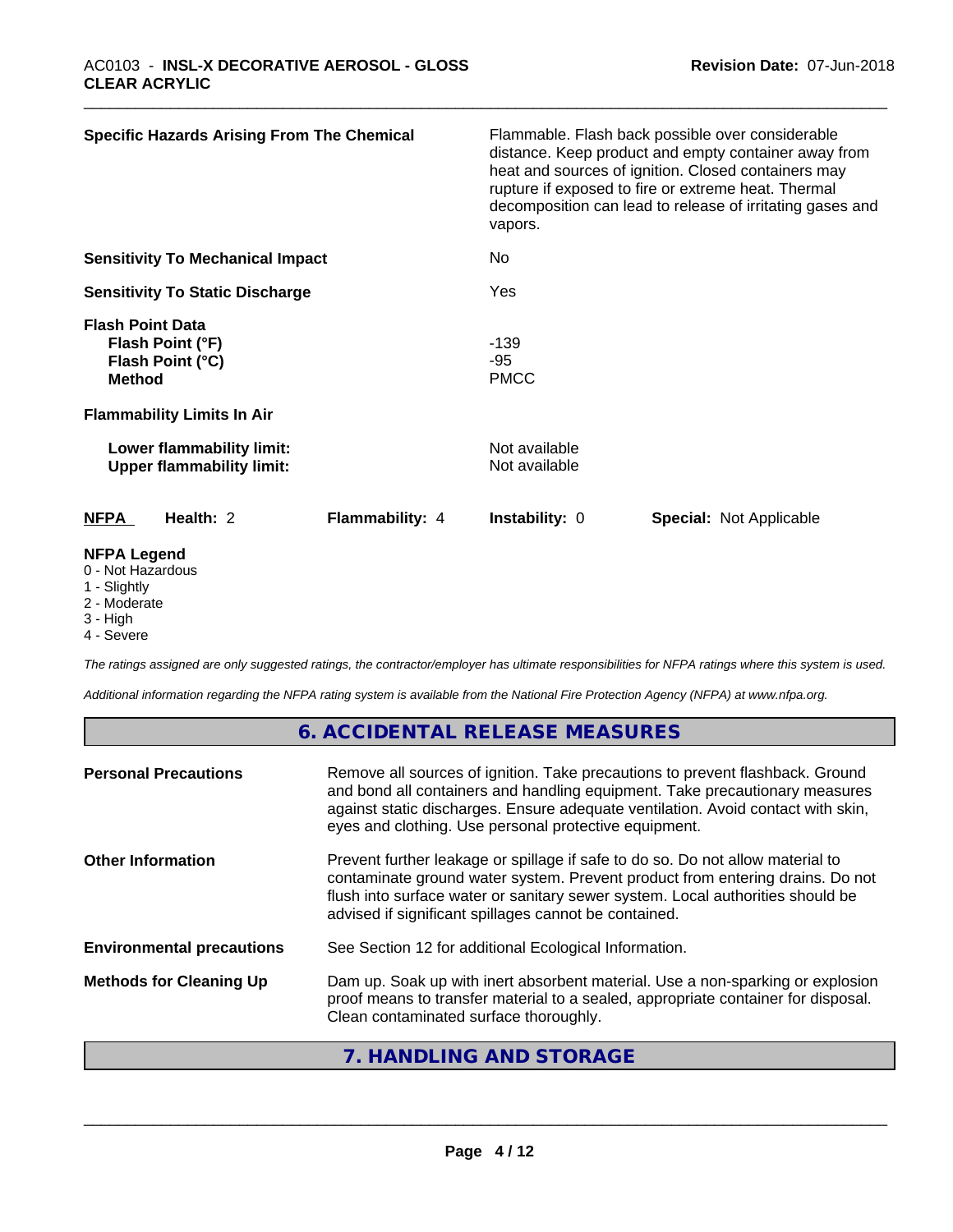| <b>Handling</b>               | Avoid contact with skin, eyes and clothing. Wear personal protective equipment.<br>Do not breathe vapors or spray mist. Use only in ventilated areas. Prevent vapor<br>build-up by providing adequate ventilation during and after use.                                                                                                                                                                                                        |
|-------------------------------|------------------------------------------------------------------------------------------------------------------------------------------------------------------------------------------------------------------------------------------------------------------------------------------------------------------------------------------------------------------------------------------------------------------------------------------------|
|                               | Take precautionary measures against static discharges. To avoid ignition of<br>vapors by static electricity discharge, all metal parts of the equipment must be<br>grounded. Keep away from heat, sparks and flame. Do not smoke. Extinguish all<br>flames and pilot lights, and turn off stoves, heaters, electric motors and other<br>sources of ignition during use and until all vapors are gone. Ignition and/or flash<br>back may occur. |
| <b>Storage</b>                | Keep containers tightly closed in a dry, cool and well-ventilated place. Keep away<br>from heat. Keep away from open flames, hot surfaces and sources of ignition.<br>Keep in properly labeled containers. Keep out of the reach of children.                                                                                                                                                                                                  |
| <b>Incompatible Materials</b> | Incompatible with strong acids and bases and strong oxidizing agents.                                                                                                                                                                                                                                                                                                                                                                          |
|                               | Technical measures/Precautions Ensure adequate ventilation. Use only where airflow will keep vapors from building<br>up in or near the work area in adjoining rooms. Comply with all national, state, and<br>local codes pertaining to the storage, handling, dispensing and disposal of<br>flammable liquids.                                                                                                                                 |
|                               | Dissipate static electricity during transfer by grounding and bonding containers<br>and equipment before transferring material. All equipment should be non-sparking<br>and explosion proof. Use explosion proof electrical equipment for ventilation,<br>lighting and material handling.                                                                                                                                                      |

## **8. EXPOSURE CONTROLS/PERSONAL PROTECTION**

#### **Exposure Limits**

| <b>Chemical name</b> | <b>ACGIH TLV</b> | <b>OSHA PEL</b>               |
|----------------------|------------------|-------------------------------|
| Acetone              | 250 ppm - TWA    | 1000 ppm - TWA                |
|                      | 500 ppm - STEL   | 2400 mg/m <sup>3</sup> - TWA  |
| Propane              |                  | 1000 ppm - TWA                |
|                      |                  | 1800 mg/m <sup>3</sup> - TWA  |
| n-Butyl acetate      | 150 ppm - TWA    | 150 ppm - TWA                 |
|                      | 200 ppm - STEL   | 710 mg/m $3$ - TWA            |
| <b>Butane</b>        | 1000 ppm - STEL  | N/E                           |
| Isobutyl acetate     | 150 ppm - TWA    | 150 ppm - TWA                 |
|                      |                  | $700$ mg/m <sup>3</sup> - TWA |
| Toluene              | 20 ppm - TWA     | 200 ppm - TWA                 |
|                      |                  | 300 ppm - Ceiling             |
| Xylene               | 100 ppm - TWA    | $100$ ppm $-$ TWA             |
|                      | 150 ppm - STEL   | 435 mg/m <sup>3</sup> - TWA   |
| Ethyl benzene        | 20 ppm - TWA     | 100 ppm - TWA                 |
|                      |                  | 435 mg/m <sup>3</sup> - TWA   |

#### **Legend**

ACGIH - American Conference of Governmental Industrial Hygienists Exposure Limits OSHA - Occupational Safety & Health Administration Exposure Limits N/E - Not Established

**Appropriate engineering controls**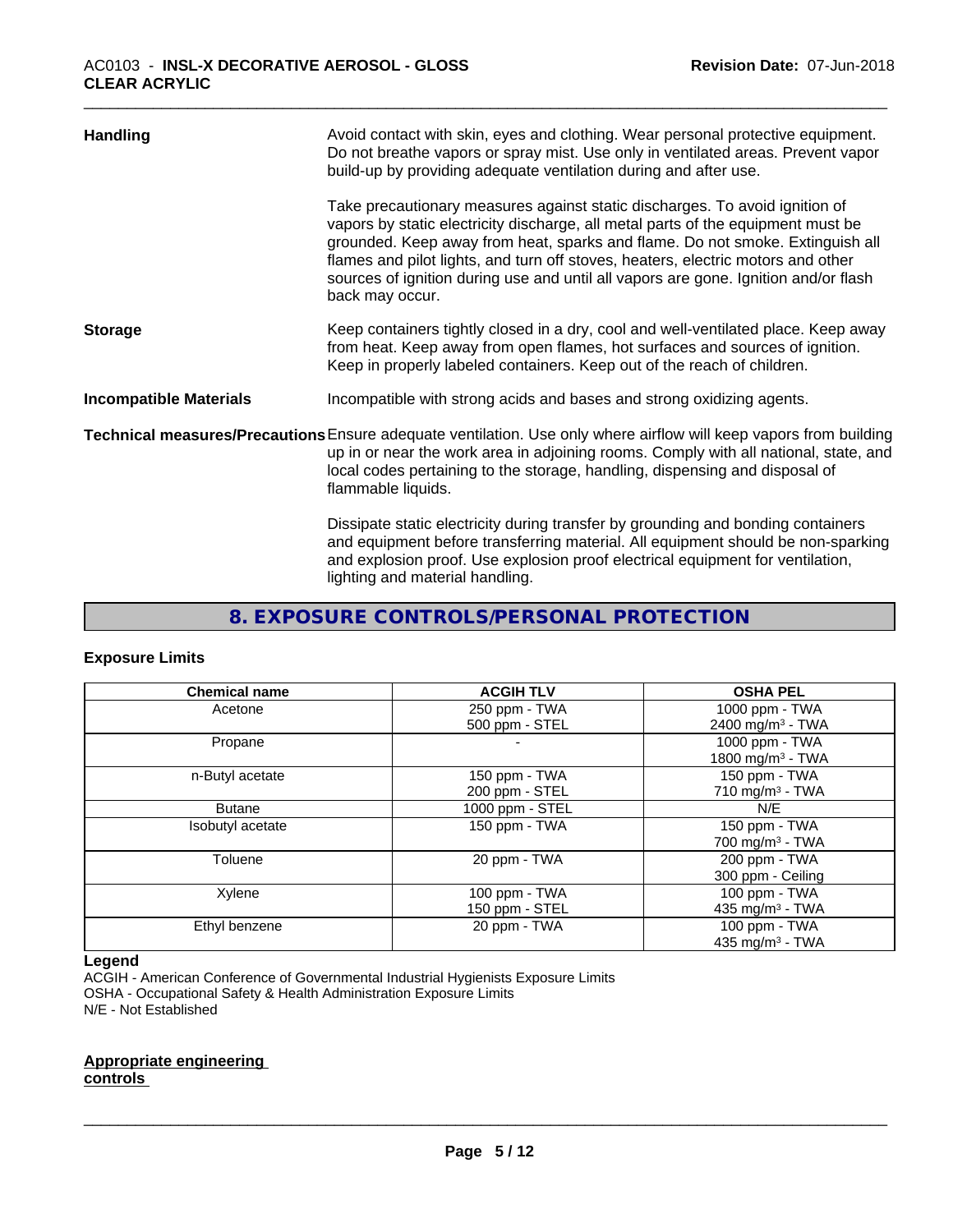| <b>Engineering Measures</b>          | Ensure adequate ventilation, especially in confined areas.                                                                                                                                                                                                                                                                                                          |  |  |
|--------------------------------------|---------------------------------------------------------------------------------------------------------------------------------------------------------------------------------------------------------------------------------------------------------------------------------------------------------------------------------------------------------------------|--|--|
| <b>Personal Protective Equipment</b> |                                                                                                                                                                                                                                                                                                                                                                     |  |  |
| <b>Eye/Face Protection</b>           | Safety glasses with side-shields. If splashes are likely to occur, wear:. Tightly<br>fitting safety goggles.                                                                                                                                                                                                                                                        |  |  |
| <b>Skin Protection</b>               | Long sleeved clothing. Protective gloves.                                                                                                                                                                                                                                                                                                                           |  |  |
| <b>Respiratory Protection</b>        | Use only with adequate ventilation. In operations where exposure limits are<br>exceeded, use a NIOSH approved respirator that has been selected by a<br>technically qualified person for the specific work conditions. When spraying the<br>product or applying in confined areas, wear a NIOSH approved respirator<br>specified for paint spray or organic vapors. |  |  |
| <b>Hygiene Measures</b>              | Avoid contact with skin, eyes and clothing. Remove and wash contaminated<br>clothing before re-use. Wash thoroughly after handling.                                                                                                                                                                                                                                 |  |  |

#### **9. PHYSICAL AND CHEMICAL PROPERTIES**

**Appearance** clear liquid **Odor** solvent **Odor Threshold No information available No information available Density (lbs/gal)** 5.9 - 6.2 **Specific Gravity** 0.70 - 0.75 **pH** No information available **Viscosity (cps)** No information available Notice 1, 1999 **Solubility(ies)**<br> **Solubility**<br> **Water solubility**<br> **Water solubility Evaporation Rate** Note 2008 and 2009 and 2009 and 2009 and 2009 and 2009 and 2009 and 2009 and 2009 and 2009 and 2009 and 2009 and 2009 and 2009 and 2009 and 2009 and 2009 and 2009 and 2009 and 2009 and 2009 and 2009 and **Vapor pressure @20 °C (kPa)** No information available **Vapor density** >1 (air = 1) **Wt. % Solids Vol. % Solids** 5 - 15 **Wt. % Volatiles** 80 - 90 **Vol. % Volatiles** 85 - 95 **VOC** Regulatory Limit (g/L) Refer to product label **Boiling Point (°F)** -20 **Boiling Point (°C)** -29 **Freezing Point (°F)** No information available **Freezing Point (°C)** The state of the Monometer of Noinformation available **Flash Point (°F)** -139 **Flash Point**  $(^{\circ}C)$  -95 **Method** PMCC **Flammability (solid, gas)** Not applicable **Upper flammability limit:** No information available **Lower flammability limit:**<br> **Autoignition Temperature (°F)** No information available<br>
No information available **Autoignition Temperature (°F)**<br> **Autoignition Temperature (°C)** No information available **Autoignition Temperature (°C) Decomposition Temperature (°F)** No information available **Decomposition Temperature (°C)** No information available **Partition coefficient Community Contract Contract Contract Contract Contract Contract Contract Contract Contract Contract Contract Contract Contract Contract Contract Contract Contract Contract Contract Contract Contr** 

**No information available** 

**10. STABILITY AND REACTIVITY**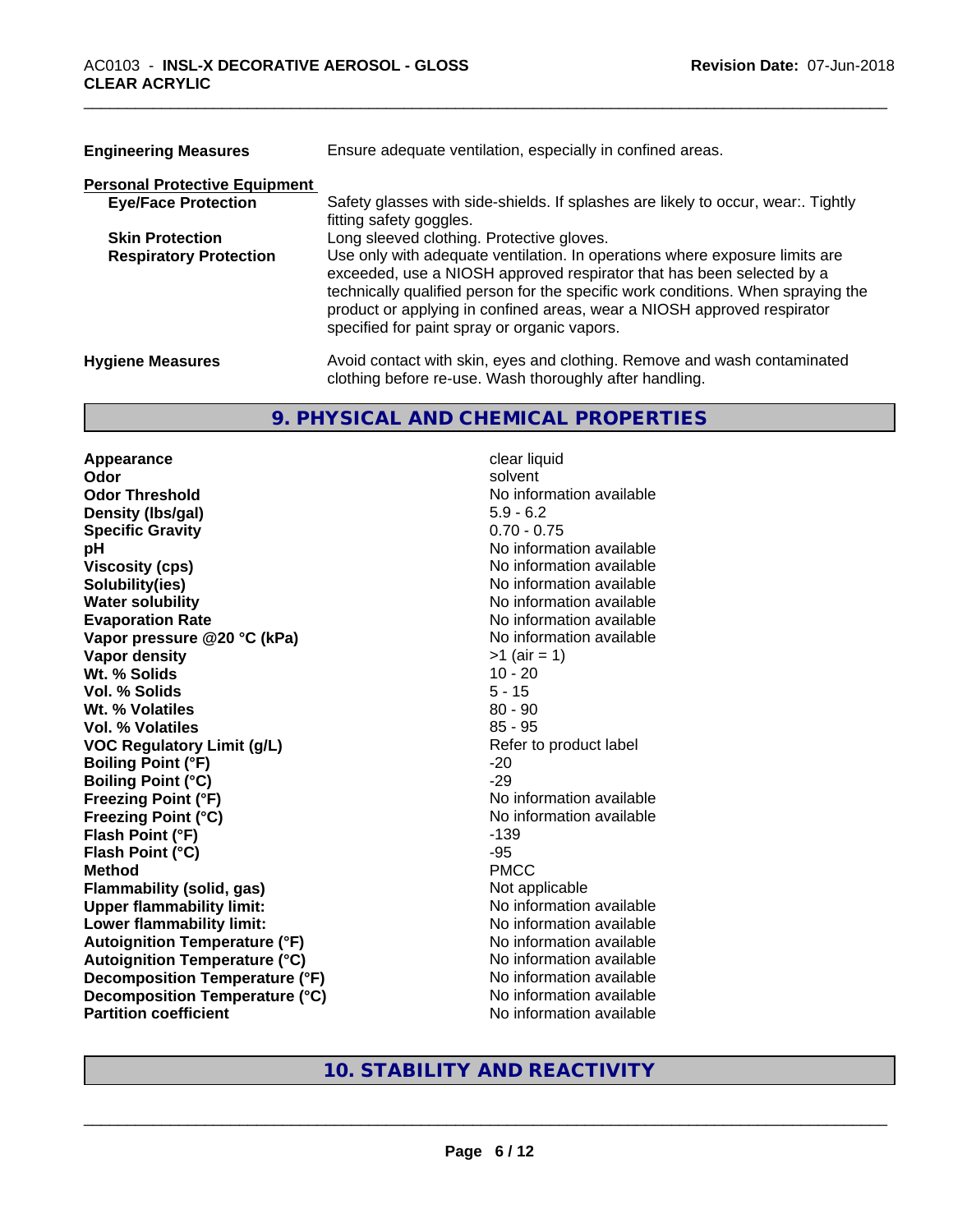| <b>Reactivity</b>                       | No data available                                                                                                         |
|-----------------------------------------|---------------------------------------------------------------------------------------------------------------------------|
| <b>Chemical Stability</b>               | Stable under normal conditions. Hazardous polymerisation<br>does not occur.                                               |
| <b>Conditions to avoid</b>              | Keep away from open flames, hot surfaces, static<br>electricity and sources of ignition. Sparks. Elevated<br>temperature. |
| <b>Incompatible Materials</b>           | Incompatible with strong acids and bases and strong<br>oxidizing agents.                                                  |
| <b>Hazardous Decomposition Products</b> | Thermal decomposition can lead to release of irritating<br>gases and vapors.                                              |
| Possibility of hazardous reactions      | None under normal conditions of use.                                                                                      |
|                                         | 11. TOXICOLOGICAL INFORMATION                                                                                             |
| <b>Product Information</b>              |                                                                                                                           |

| Information on likely routes of exposure                                                                                                                                      |                                                                                                                                                                                                                                                                              |
|-------------------------------------------------------------------------------------------------------------------------------------------------------------------------------|------------------------------------------------------------------------------------------------------------------------------------------------------------------------------------------------------------------------------------------------------------------------------|
| <b>Principal Routes of Exposure</b>                                                                                                                                           | Eye contact, skin contact and inhalation.                                                                                                                                                                                                                                    |
| <b>Acute Toxicity</b>                                                                                                                                                         |                                                                                                                                                                                                                                                                              |
| <b>Product Information</b>                                                                                                                                                    | Repeated or prolonged exposure to organic solvents may lead to permanent brain<br>and nervous system damage. Intentional misuse by deliberately concentrating and<br>inhaling vapors may be harmful or fatal.                                                                |
|                                                                                                                                                                               | Symptoms related to the physical, chemical and toxicological characteristics                                                                                                                                                                                                 |
| <b>Symptoms</b>                                                                                                                                                               | No information available                                                                                                                                                                                                                                                     |
|                                                                                                                                                                               | Delayed and immediate effects as well as chronic effects from short and long-term exposure                                                                                                                                                                                   |
| Eye contact<br><b>Skin contact</b><br>Ingestion                                                                                                                               | Causes serious eye irritation. May cause redness, itching, and pain.<br>May cause skin irritation and/or dermatitis. Prolonged skin contact may defat the<br>skin and produce dermatitis.<br>Harmful if swallowed. Ingestion may cause irritation to mucous membranes. Small |
|                                                                                                                                                                               | amounts of this product aspirated into the respiratory system during ingestion or<br>vomiting may cause mild to severe pulmonary injury, possibly progressing to<br>death.                                                                                                   |
| <b>Inhalation</b>                                                                                                                                                             | Harmful by inhalation. High vapor / aerosol concentrations are irritating to the<br>eyes, nose, throat and lungs and may cause headaches, dizziness, drowsiness,<br>unconsciousness, and other central nervous system effects.                                               |
| <b>Sensitization</b><br><b>Neurological Effects</b><br><b>Mutagenic Effects</b><br><b>Reproductive Effects</b><br><b>Developmental Effects</b><br><b>Target organ effects</b> | No information available<br>No information available.<br>No information available.<br>Possible risk of impaired fertility. Possible risk of harm to the unborn child.<br>No information available.<br>No information available.                                              |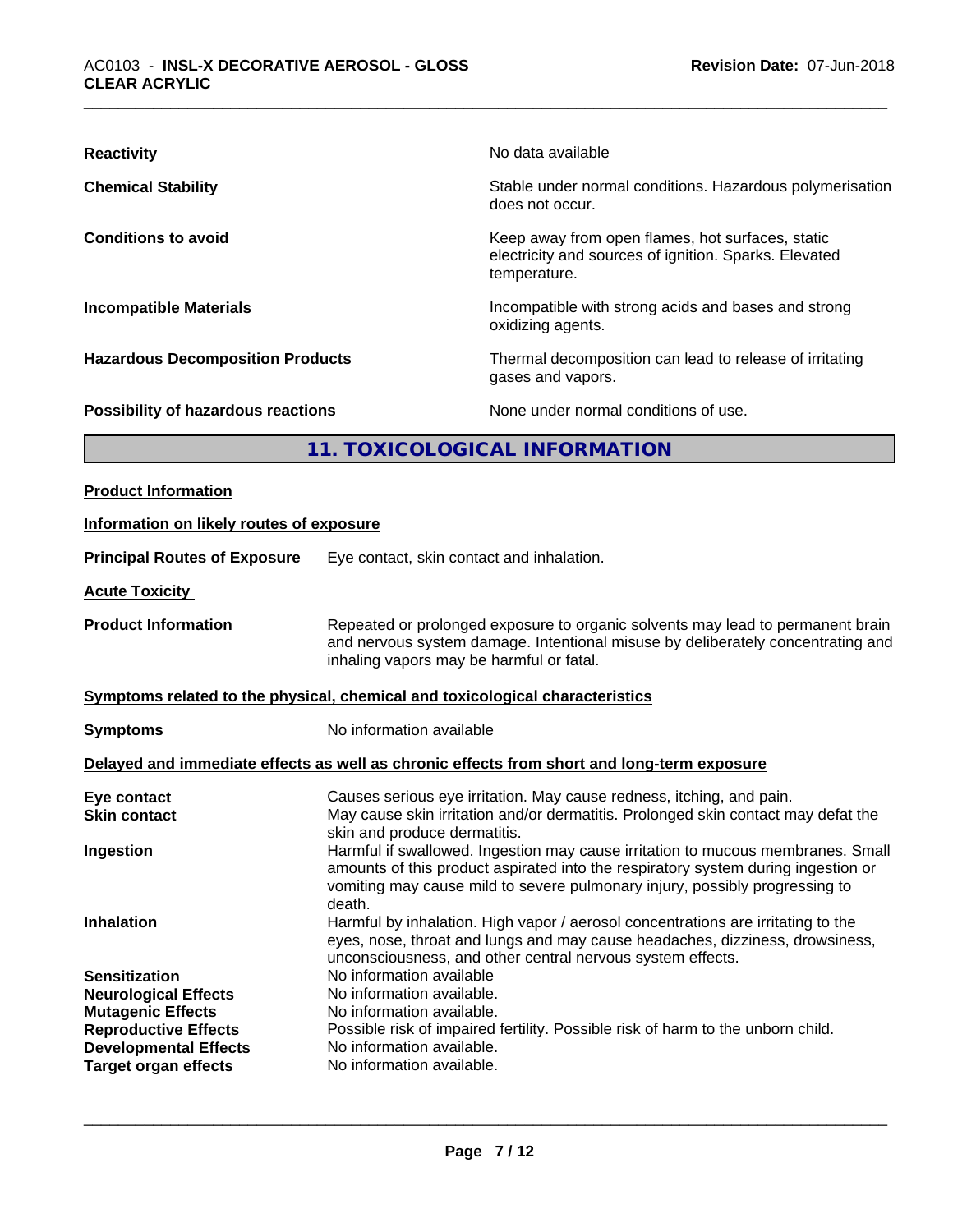| <b>STOT - repeated exposure</b> | Causes damage to organs through prolonged or repeated exposure if inhaled.<br>May cause disorder and damage to the. liver. kidney. spleen. blood. Causes<br>damage to organs through prolonged or repeated exposure.             |
|---------------------------------|----------------------------------------------------------------------------------------------------------------------------------------------------------------------------------------------------------------------------------|
| <b>STOT - single exposure</b>   | May cause disorder and damage to the. Respiratory system. Central nervous<br>system.                                                                                                                                             |
| Other adverse effects           | No information available.                                                                                                                                                                                                        |
| <b>Aspiration Hazard</b>        | May be harmful if swallowed and enters airways. Small amounts of this product<br>aspirated into the respiratory system during ingestion or vomiting may cause mild<br>to severe pulmonary injury, possibly progressing to death. |

#### **Numerical measures of toxicity**

#### **The following values are calculated based on chapter 3.1 of the GHS document**

| ATEmix (oral)                                  | 11289 mg/kg |
|------------------------------------------------|-------------|
| <b>ATEmix (dermal)</b>                         | 7425 mg/kg  |
| <b>ATEmix (inhalation-dust/mist)</b> 84.4 mg/L |             |

#### **Acute Toxicity Component Information**

Acetone LD50 Oral: 5800 mg/kg (Rat) n-Butyl acetate LD50 Oral: 10768 mg/kg (Rat) LD50 Dermal: > 17600 mg/kg (Rabbit) LC50 Inhalation (Vapor): ppm (Rat, 4 hr.) Sensitization non-sensitizing (guinea pig) **Toluene** LD50 Oral: 636 mg/kg (Rat) LD50 Dermal: 14100 µL/kg (Rabbit) LC50 Inhalation (Vapor): 49000 mg/m<sup>3</sup> (Rat, 4 hr.) Xylene LD50 Oral: 4300 mg/kg (Rat) LD50 Dermal: > 1700 mg/kg (Rabbit) LC50 Inhalation (Vapor): 5000 ppm (Rat, 4 hr.) Ethyl benzene LD50 Oral: mg/kg (Rat) LD50 Dermal: > mg/kg (Rabbit) LC50 Inhalation (Vapor): mg/m<sup>3</sup> (Rat, 2 hr.)

#### **Carcinogenicity**

*The information below indicateswhether each agency has listed any ingredient as a carcinogen:.*

| <b>Chemical name</b> | <b>IARC</b>          | <b>NTP</b> | OSHA   |
|----------------------|----------------------|------------|--------|
|                      | 2B<br>Possible Human |            | Listed |
| Ethyl<br>I benzene   | Carcinogen           |            |        |

#### **Legend**

IARC - International Agency for Research on Cancer NTP - National Toxicity Program OSHA - Occupational Safety & Health Administration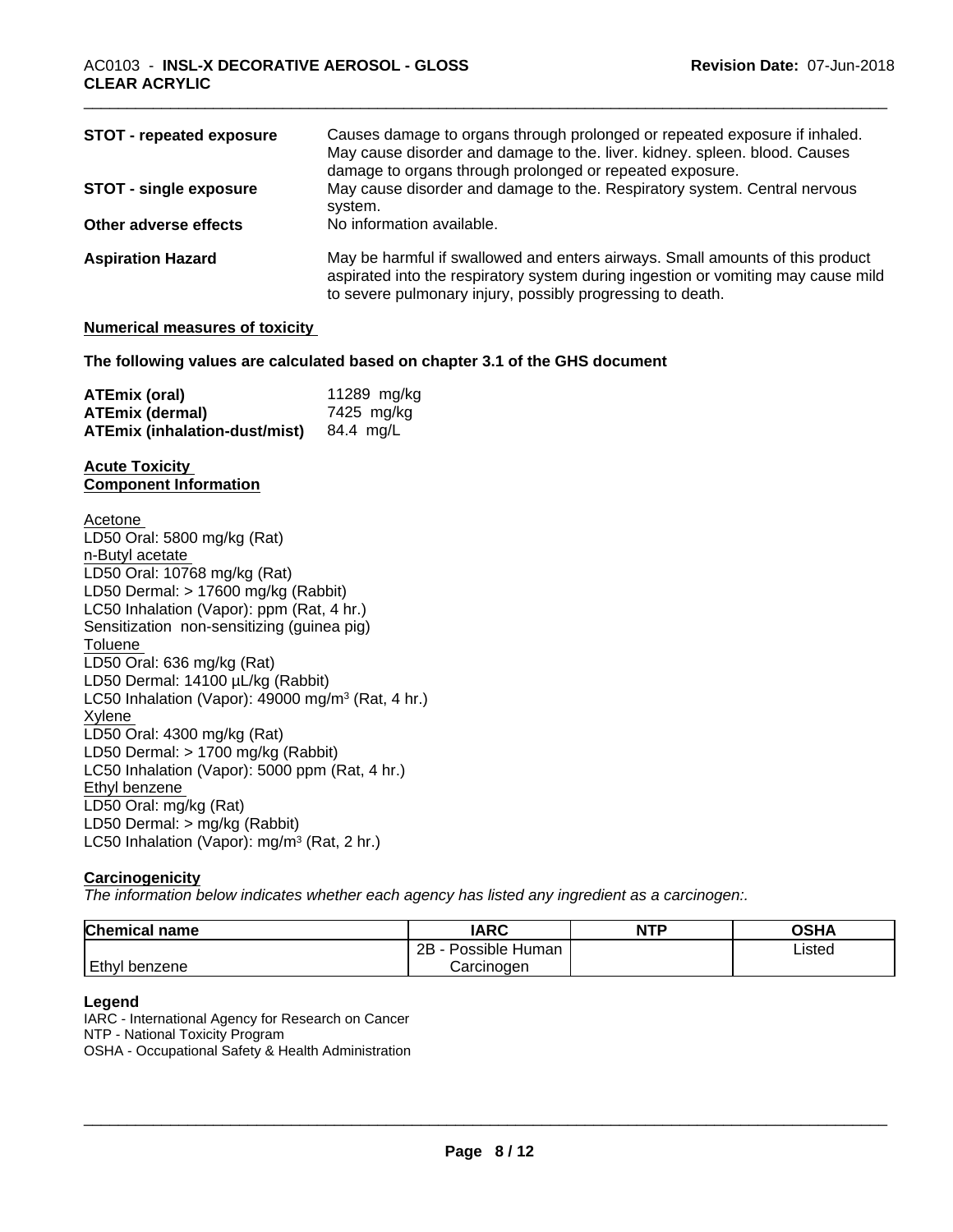## **12. ECOLOGICAL INFORMATION**

#### **Ecotoxicity Effects**

The environmental impact of this product has not been fully investigated.

#### **Product Information**

**Acute Toxicity to Fish** No information available

#### **Acute Toxicity to Aquatic Invertebrates**

No information available

**Acute Toxicity to Aquatic Plants** No information available

**Persistence / Degradability**

No information available.

#### **Bioaccumulation**

No information available.

#### **Mobility in Environmental Media**

No information available.

#### **Ozone**

Not applicable

#### **Component Information**

#### **Acute Toxicity to Fish**

Acetone LC50: 8300 (Bluegill - 96 hr.) mg/L n-Butyl acetate LC50: 18 mg/L (Fathead Minnow - 96 hr.) Xylene LC50: 13.5 mg/L (Rainbow Trout - 96 hr.) Ethyl benzene LC50: 12.1 mg/L (Fathead Minnow - 96 hr.)

#### **Acute Toxicity to Aquatic Invertebrates**

Acetone EC50: 12600 mg/L (Daphnia magna - 48 hr.) n-Butyl acetate EC50: 72.8 mg/L (Daphnia magna - 48 hr.) Ethyl benzene EC50: 1.8 mg/L (Daphnia magna - 48 hr.)

#### **Acute Toxicity to Aquatic Plants**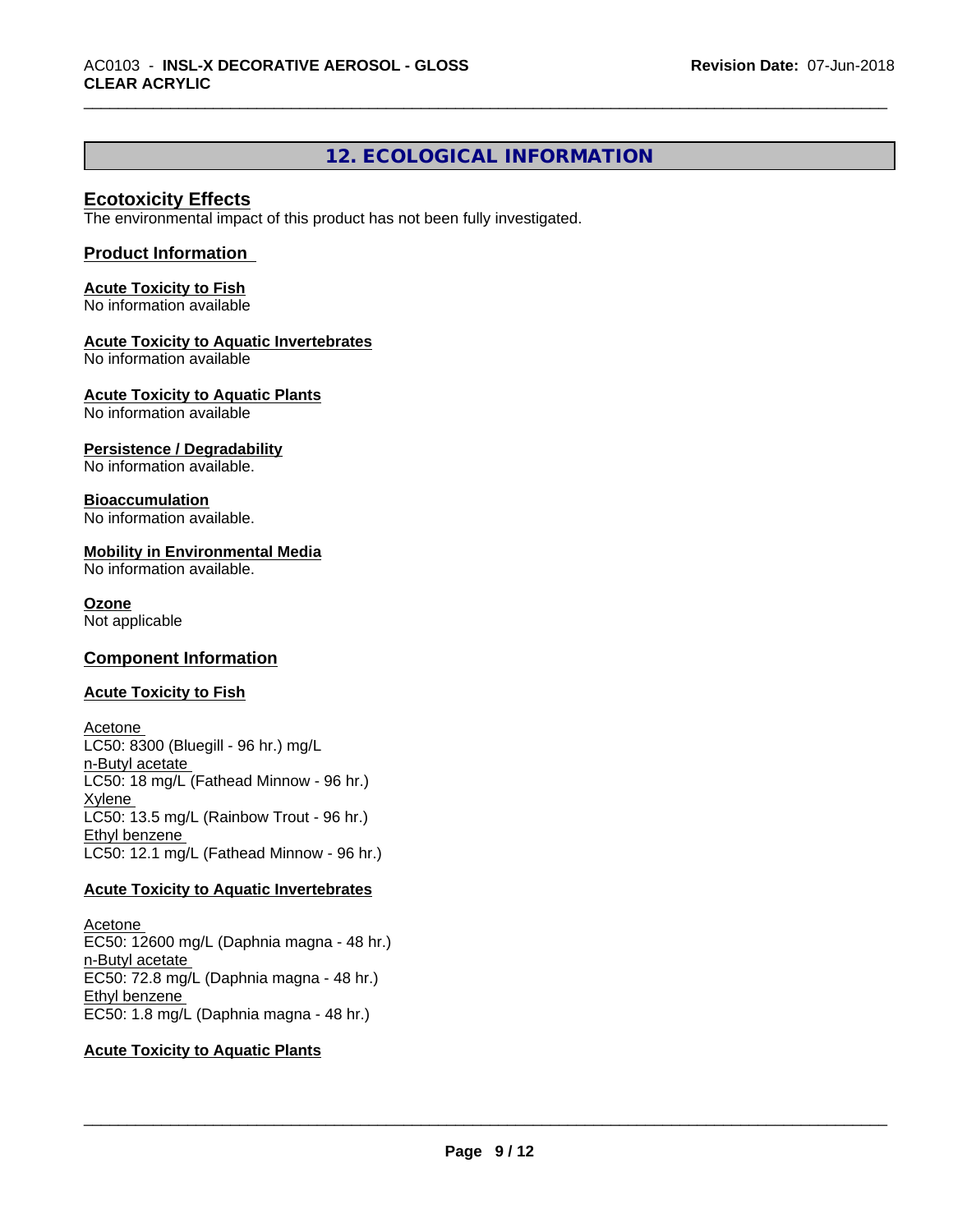#### n-Butyl acetate EC50: 674.7 mg/L (Green algae (Scenedesmus subspicatus), 72 hrs.) Ethyl benzene EC50: 4.6 mg/L (Green algae (Scenedesmus subspicatus), 72 hrs.)

### **13. DISPOSAL CONSIDERATIONS**

|--|

#### **Empty Container Warning** Emptied containers may retain product residue. Follow label warnings even after container is emptied. Residual vapors may explode on ignition.

#### **14. TRANSPORT INFORMATION**

| DOT                         |                       |  |
|-----------------------------|-----------------------|--|
| <b>Proper Shipping Name</b> | AEROSOLS              |  |
| <b>Hazard class</b>         | 2.1                   |  |
| UN-No.                      | UN1950                |  |
| <b>Description</b>          | UN1950. AEROSOLS, 2.1 |  |
|                             |                       |  |

May be shipped as Limited Quantity (US Ground).

**IMDG / IMO** Contact the preparer for further information.

**15. REGULATORY INFORMATION**

## **International Inventories**

| <b>TSCA: United States</b> | Yes - All components are listed or exempt. |
|----------------------------|--------------------------------------------|
| <b>DSL: Canada</b>         | No - Not all of the components are listed. |

## **Federal Regulations**

| SARA 311/312 hazardous categorization |     |  |
|---------------------------------------|-----|--|
| Acute health hazard                   | Yes |  |
| Chronic Health Hazard                 | Yes |  |
| Fire hazard                           | Yes |  |
| Sudden release of pressure hazard     | Nο  |  |
| Reactive Hazard                       | No  |  |

#### **SARA 313**

Section 313 of Title III of the Superfund Amendments and Reauthorization Act of 1986 (SARA). This product contains a chemical or chemicals which are subject to the reporting requirements of the Act and Title 40 of the Code of Federal Regulations, Part 372: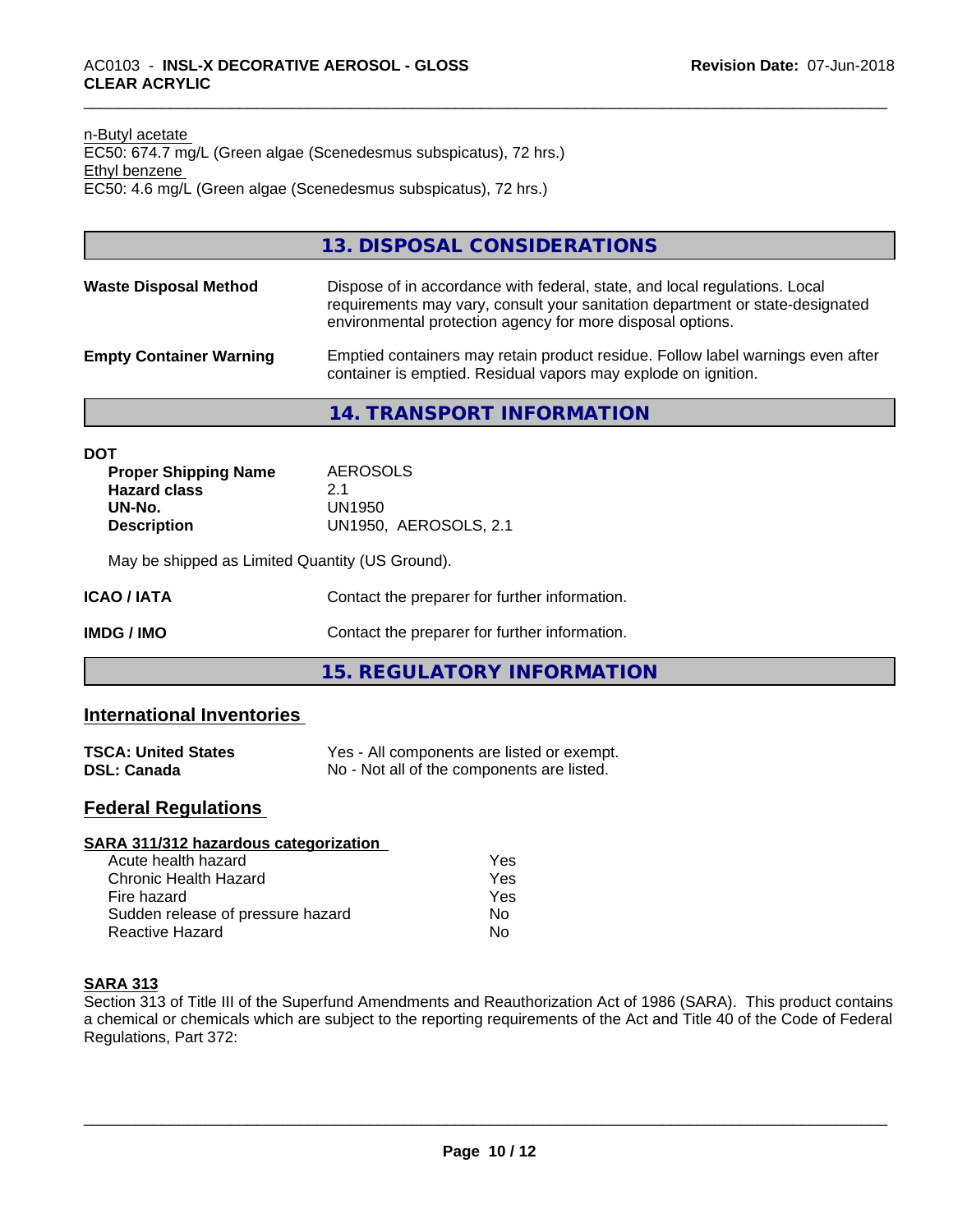| <b>Chemical name</b> | <b>CAS No.</b> | Weight-% | <b>CERCLA/SARA 313</b><br>(de minimis concentration) |
|----------------------|----------------|----------|------------------------------------------------------|
| Toluene              | 108-88-3       |          | . .U                                                 |
| Xvlene               | 1330-20-7      |          | 1.0                                                  |
| Ethyl benzene        | $100 - 41 - 4$ | 0.5      | 0.1                                                  |

#### **Clean Air Act,Section 112 Hazardous Air Pollutants (HAPs) (see 40 CFR 61)**

This product contains the following HAPs:

| <b>Chemical name</b> | CAS No.   | Weight-% | <b>Hazardous Air Pollutant</b><br>(HAP) |
|----------------------|-----------|----------|-----------------------------------------|
| Toluene              | 108-88-3  | 5        | ∟isted                                  |
| Xvlene               | 1330-20-7 | 5        | ∟isted                                  |
| Ethyl benzene        | 100-41-4  | 0.5      | ∟isted                                  |

#### **US State Regulations**

#### **California Proposition 65**

**AVIMARNING:** Cancer and Reproductive Harm– www.P65warnings.ca.gov

#### **State Right-to-Know**

| <b>Chemical name</b> | <b>Massachusetts</b> | <b>New Jersey</b> | Pennsylvania |
|----------------------|----------------------|-------------------|--------------|
| Acetone              |                      |                   |              |
| Propane              |                      |                   |              |
| n-Butyl acetate      |                      |                   |              |
| <b>Butane</b>        |                      |                   |              |
| Isobutyl acetate     |                      |                   |              |
| Toluene              |                      |                   |              |
| Xylene               |                      |                   |              |

#### **Legend**

X - Listed

## **16. OTHER INFORMATION**

**HMIS** - **Health:** 2\* **Flammability:** 4 **Reactivity:** 0 **PPE:** -

 $\overline{\phantom{a}}$  ,  $\overline{\phantom{a}}$  ,  $\overline{\phantom{a}}$  ,  $\overline{\phantom{a}}$  ,  $\overline{\phantom{a}}$  ,  $\overline{\phantom{a}}$  ,  $\overline{\phantom{a}}$  ,  $\overline{\phantom{a}}$  ,  $\overline{\phantom{a}}$  ,  $\overline{\phantom{a}}$  ,  $\overline{\phantom{a}}$  ,  $\overline{\phantom{a}}$  ,  $\overline{\phantom{a}}$  ,  $\overline{\phantom{a}}$  ,  $\overline{\phantom{a}}$  ,  $\overline{\phantom{a}}$ 

#### **HMIS Legend**

- 0 Minimal Hazard
- 1 Slight Hazard
- 2 Moderate Hazard
- 3 Serious Hazard
- 4 Severe Hazard
- \* Chronic Hazard
- X Consult your supervisor or S.O.P. for "Special" handling instructions.

*Note: The PPE rating has intentionally been left blank. Choose appropriate PPE that will protect employees from the hazards the material will present under the actual normal conditions of use.*

*Caution: HMISÒ ratings are based on a 0-4 rating scale, with 0 representing minimal hazards or risks, and 4 representing significant hazards or risks. Although HMISÒ ratings are not required on MSDSs under 29 CFR 1910.1200, the preparer, has chosen to provide them. HMISÒ ratings are to be used only in conjunction with a fully implemented HMISÒ program by workers who have received appropriate HMISÒ training. HMISÒ is a*